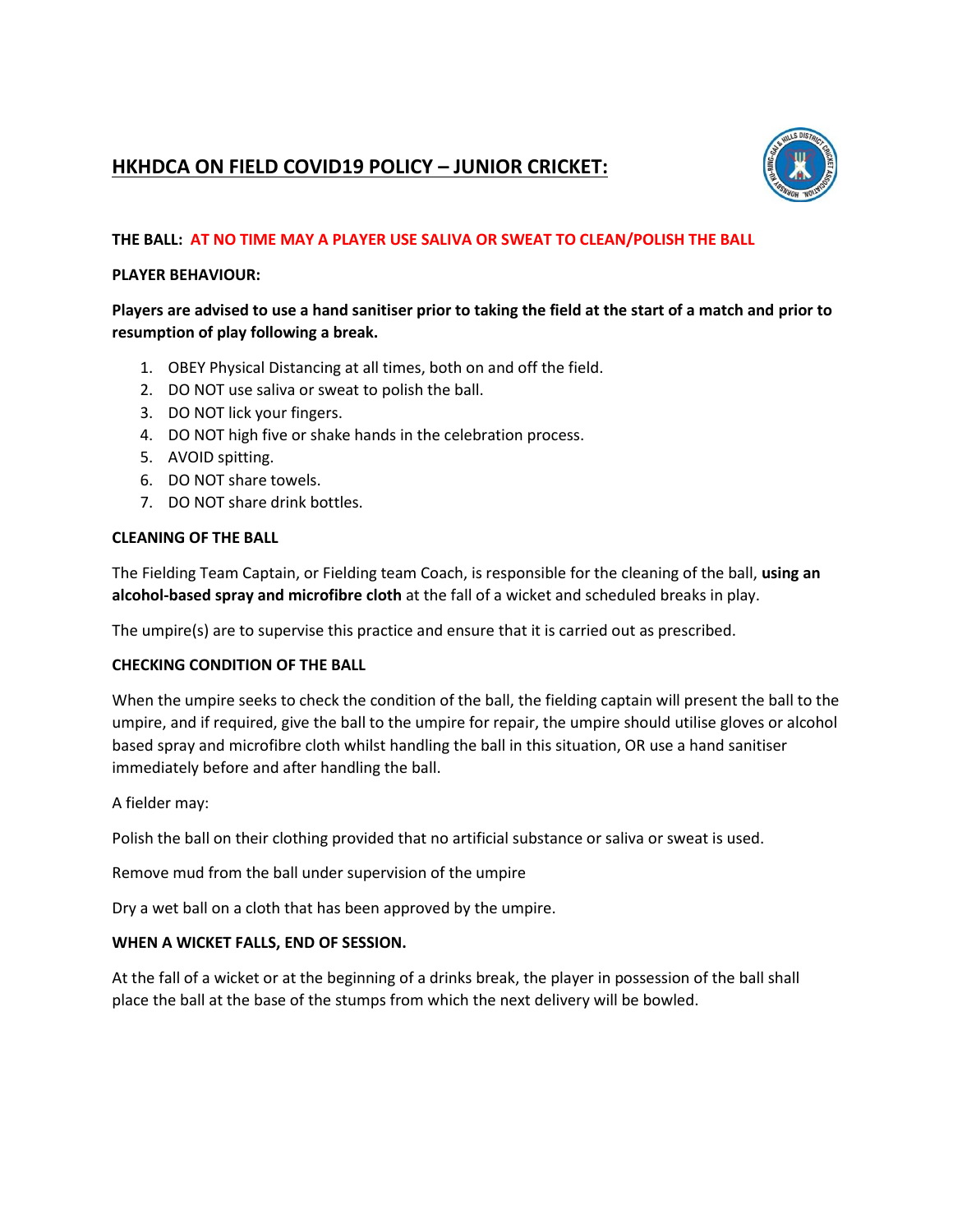### **USE OF SALIVA OR SWEAT ON THE BALL**

### **ENFORCEMENT:**

If a player **unintentionally,** through habit, in the opinion of the umpire, uses saliva or sweat on the ball, the umpire, in the first instance, should:

- 1. Call dead ball
- 2. Call the player and his/her captain and inform them of the breach of the Playing Condition
- 3. The umpire will issue a first warning to the player and their captain.
- 4. The umpire will direct the captain to undertake the ball cleaning procedure prior to play recommencing.
- 5. Play may then continue.

If a player, **following a second and final warning,** in the opinion of the umpire, **uses saliva or sweat** on the ball, the umpire should:

- 1. Call Dead Ball.
- **2.** Call the player and their captain and inform them of the **third or thereafter breach of the Playing Condition.**
- 3. The umpire will direct the captain to undertake the ball cleaning procedure prior to play recommencing.
- 4. Play may then continue.

**NOTE:** Umpires (including player umpires) will award a five-run penalty to the batting side, if in their opinion, the **offence has been committed more than twice by a player within the innings**, and continue to do so if further breaches by that player are observed and noted.

**NOTE: It is recommended that the SQUARE LEG Umpire be primarily responsible for observing the fielding team's adherence to the above protocols with regard to the cleaning/polishing of the ball, in concert with his colleague, however, it is not to be considered that only he is monitoring the observations.**

# **DEFINITION:**

# **UNINTENTIONAL:**

When a player, as a matter of habit, licks their fingers in the process of handling the ball, and, in the opinion of the umpire, behaving in a manner of previous routine.

**However, further repetition should NOT be interpreted as unintentional, following the second warning to that player and his captain.**